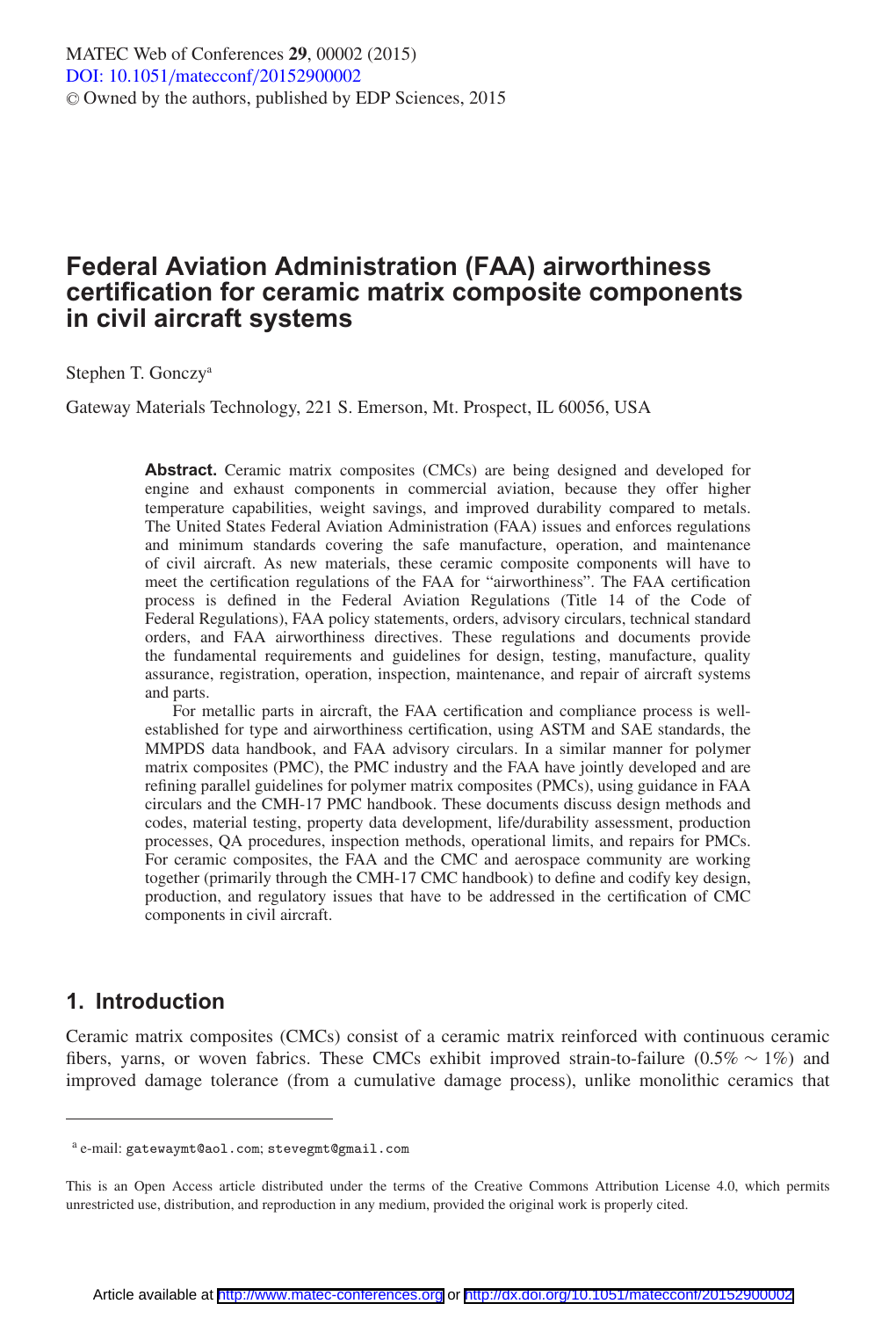

<span id="page-1-1"></span><span id="page-1-0"></span>**Figure 1.** Tensile Stress-Strain of High Density, High Modulus MI SiC Matrix with Nicalon SiC Fiber (w/Fiber Interface Coating).



<span id="page-1-2"></span>**Figure 2.** Tensile Stress-Strain Porous, Low Modulus Al-Si-O Matrix on Nextel 720 Alumina Fiber (No Fiber Coating).



**Figure 3.** Comparative Temperature Capability of Nickel Superalloys and CMCs.

fracture in a brittle catastrophic manner at low strain. (See Figs. [1](#page-1-0) and [2.](#page-1-1)) CMC systems are commonly classified as oxide systems (oxide fibers in alumino-silicate matrices) and non-oxide systems (silicon carbide fibers in silicon-carbide/nitride matrices).

These CMCs are being designed and developed for "hot" engine and exhaust components in military and commercial aviation, because they offer higher temperature capability, weight savings, and improved durability compared to current nickel superalloys (Fig. [3\)](#page-1-2).

Turbine components of direct interest for CMCs are – exhaust components, shrouds/seals, combustors, stators/vanes, and rotors/blades. General Electric and Rolls Royce are currently testing prototype exhaust and shroud components for the GE-CFM LEAP engine, the GE Passport 20 Engine, and the Rolls Royce Trent 1000 engine (Figs. [4](#page-2-0) and [5\)](#page-2-1).

As new materials, these ceramic composite components will have to meet the certification requirements of the United States Federal Aviation Administration (FAA) for "airworthiness". The term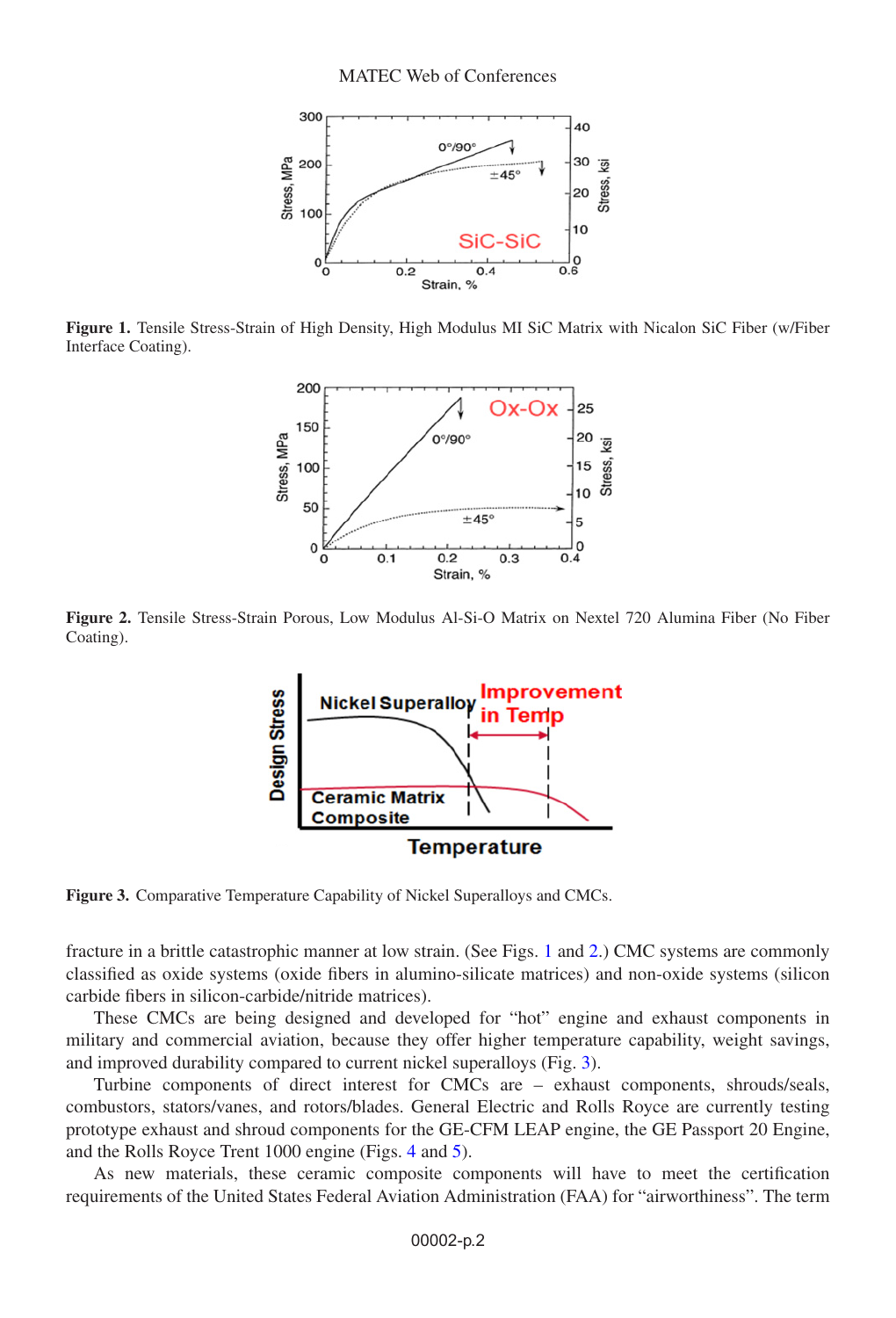Testing and Modeling Ceramic & Carbon Matrix Composites



<span id="page-2-1"></span><span id="page-2-0"></span>Figure 4. Oxide-Oxide CMC Nozzle and Center Body (90" Long, 40" Ø) FAA CLEEN Program (Boeing, ATK-COIC, AEC, Rolls Royce) Trent 1000 Engine.



**Figure 5.** Oxide-Oxide CMC Mixer, Center Body, and Engine Core Cowl on the GE Passport 20 Engine.

"airworthiness" is defined as "that condition of an aircraft, engine, propeller, appliance, or component part where it conforms to its approved type design and is in a condition for safe operation (14 CFR  $s.3.5$ ".

# **2. Federal Aviation Agency responsibilities**

In the United States the Federal Aviation Agency (FAA) has authority to regulate and oversee all aspects of American civil aviation. The mission of the FAA is to provide the safest, most efficient aerospace system in the world. The primary responsibilities of the FAA are:

- Regulating civil aviation to promote safety the safe manufacture, operation, and maintenance of civil aircraft.
- Developing and operating a system of air traffic control and navigation for both civil and military aircraft.
- Encouraging and developing civil aeronautics, including new aviation technology.
- Researching and developing the National Airspace System and civil aeronautics.
- Developing and carrying out programs to control aircraft noise and other environmental effects of civil aviation.
- Regulating U.S. commercial space transportation.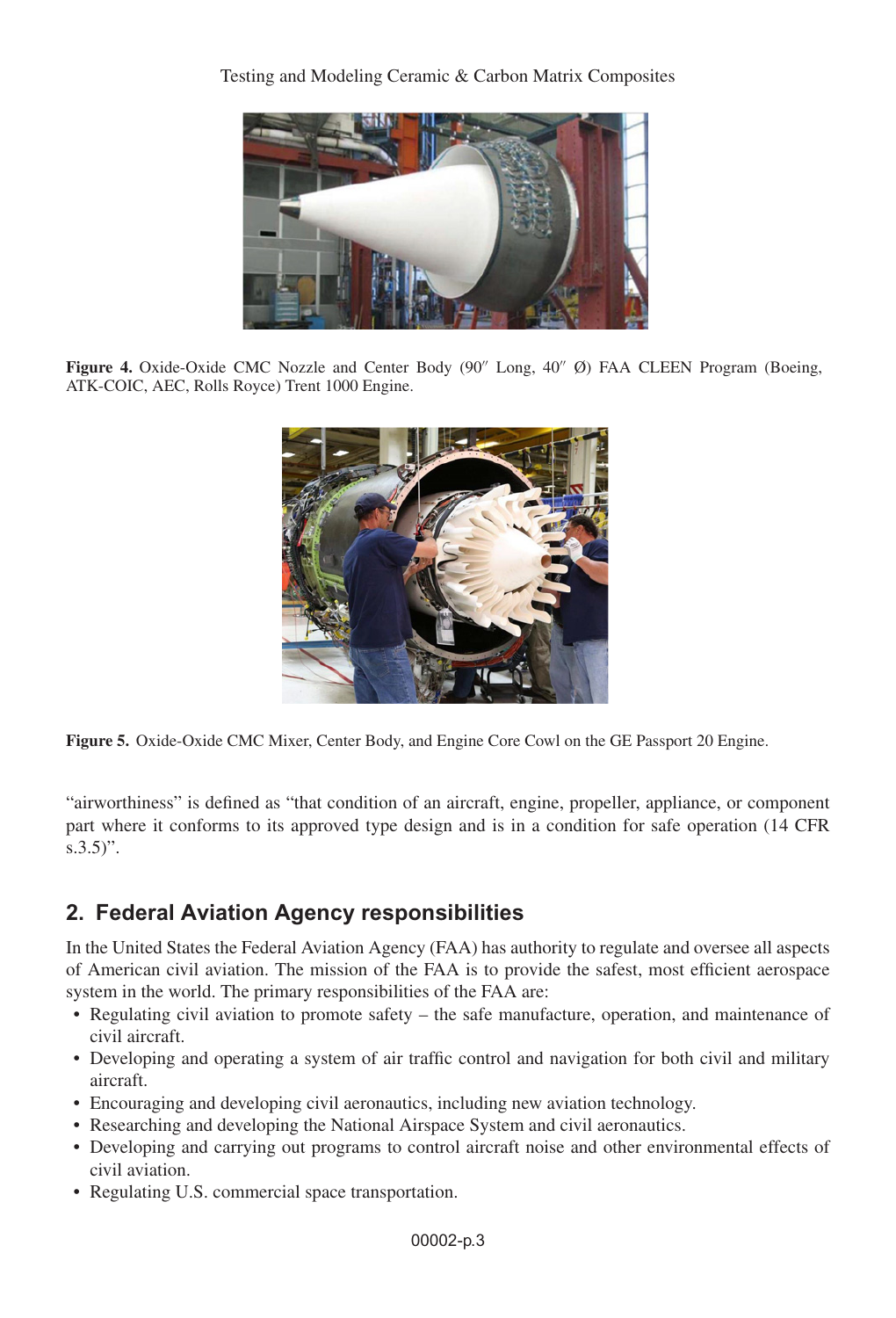### **3. Federal Aviation regulations**

The FAA regulations that govern today's aircraft are found in Title 14 of the Code of Federal Regulations (14 CFR). For all aerospace materials engineers and designers the "foundation" regulations in 14 CFR are –



**14 CFR Sec. 25.601 – General.** – The airplane may not have design features or details that experience has shown to be hazardous or unreliable. The suitability of each questionable design detail and part must be established by tests.

**14 CFR Sec. 25.603 – Materials.** – The suitability and durability of materials used for parts, the failure of which could adversely affect safety, must –

- (a) Be established on the basis of experience or tests;
- (b) Conform to approved specifications (such as industry or military specifications, or Technical Standard Orders) that ensure their having the strength and other properties assumed in the design data; and
- (c) Take into account the effects of environmental conditions, such as temperature and humidity, expected in service.

#### **4 CFR 25.605 – Fabrication methods**

- (a) The methods of fabrication used must produce a consistently sound structure. If a fabrication process (such as gluing, spot welding, or heat treating) requires close control to reach this objective, the process must be performed under an approved process specification.
- (b) Each new aircraft fabrication method must be substantiated by a test program.

**14 CFR Sec. 25.609.** – Protection of structure. Each part of the structure must be suitably protected against deterioration or loss of strength in service due to any cause, including –

- (1) Weathering;
- (2) Corrosion;
- (3) Abrasion; and
- (4) Have provisions for ventilation and drainage where necessary for protection.

#### **14 CFR Sec. 25.629.** – Aeroelastic stability requirements.

- (a) General. The aeroelastic stability evaluations required under this section include flutter, divergence, control reversal and any undue loss of stability and control as a result of structural deformation. The aeroelastic evaluation must include whirl modes associated with any propeller or rotating device that contributes significant dynamic forces. Compliance with this section must be shown by analyses, wind tunnel tests, ground vibration tests, flight tests, or other means found necessary by the Administrator.
- (b) Each new aircraft fabrication method must be substantiated by a test program.

#### **14 CFR Sec. 26.613.** – Material strength properties and design values.

(a) Material strength properties must be based on enough tests of material meeting approved specifications to establish design values on a statistical basis.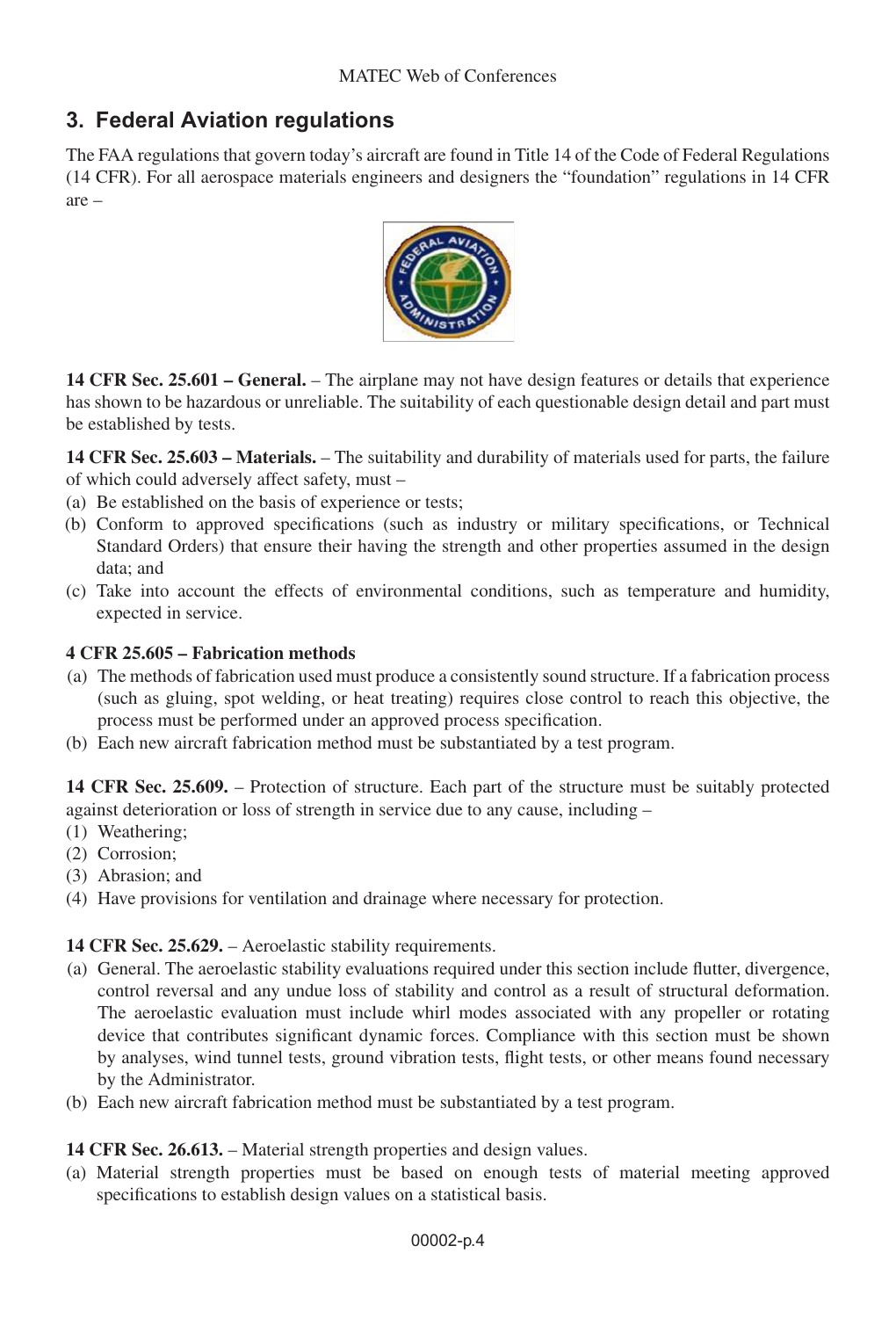Testing and Modeling Ceramic & Carbon Matrix Composites

- (b) Design values must be chosen to minimize the probability of structural failures due to material variability. Except as provided in paragraph (e) of this section, compliance with this paragraph must be shown by selecting design values which assure material strength with the following probability:
	- (1) Where applied loads are eventually distributed through a single member within an assembly, the failure of which would result in loss of structural integrity of the component, 99 percent probability with 95 percent confidence.
	- (2) For redundant structure, in which the failure of individual elements would result in applied loads being safely distributed to other load carrying members, 90 percent probability with 95 percent confidence.
- (c) The effects of temperature on allowable stresses used for design in an essential component or structure must be considered where thermal effects are significant under normal operating conditions.
- (d) The strength, detail design, and fabrication of the structure must minimize the probability of disastrous fatigue failure, particularly at points of stress concentration.
- (e) Greater design values may be used if a "premium selection" of the material is made in which a specimen of each individual item is tested before use to determine that the actual strength properties of that particular item will equal or exceed those used in design.

## **4. FAA aircraft certificates and approvals**

FAA aircraft certificates and approvals are issued in six formats –

- Airworthiness Certificate (AC) approval to operate a specific aircraft.
- Type Certification (TC) design certification for new aircraft/airframes, engines, and propellers.
- Production Certificate (PC) approval to manufacture parts, components and systems.
- Supplemental Type Certificate (STC) certification of a modification of aircraft, engine, or propeller (design, manufacture and install).
- Parts Manufacturer Approval certify replacement parts (third party).
- Technical Standard Order (TSO) written specification published by FAA on materials, parts, and appliances.

Note that these certificates are for defined systems, products, components, and parts, **not for material systems, alloys, or composite types.**

|                  | NATIONALITY AND<br><b>REGISTRATION MARKS</b>               | 2 MANUFACTURER AND MODEL                                                                                                                                                                                                                                                                                                                                                                                                                                                                                                           | <b>NUMBER</b> | <b>AIRCRAFT SERIAL</b> | 4 CATEGORY                |
|------------------|------------------------------------------------------------|------------------------------------------------------------------------------------------------------------------------------------------------------------------------------------------------------------------------------------------------------------------------------------------------------------------------------------------------------------------------------------------------------------------------------------------------------------------------------------------------------------------------------------|---------------|------------------------|---------------------------|
|                  |                                                            | 5. AUTHORITY AND BASIS FOR ISSUANCE<br>This airworthiness certificate is issued pursuant to the Federal Aviation Act of 1958 and certifies that, as of the date of issuance, the<br>avoralt to which issued has been inspected and lound to conform to the type certificate therefor, to be in condition for sale<br>operation, and has been shown to meet the requirements of the applicable comprehensive and detailed airworthness code as                                                                                      |               |                        |                           |
| DATE OF ISSUANCE | Exceptions<br><b>TERMS AND CONDITIONS</b><br><b>States</b> | provided by Annex 8 to the Convention on International Civil Aviation, except as noted herein.<br>Unless sooner surrendered, suspended, revoked, or a termination date is otherwise established by the Administrator, this<br>airworthiness certificate is effective as long as the maintenance, preventative maintenance, and alterations are performed in<br>accordance with Parts 21, 43, and 91 of the Federal Aviation Regulations, as appropriate, and the avicraft is registered in the United<br><b>FAA REPRESENTATIVE</b> |               |                        | <b>DESIGNATION NUMBER</b> |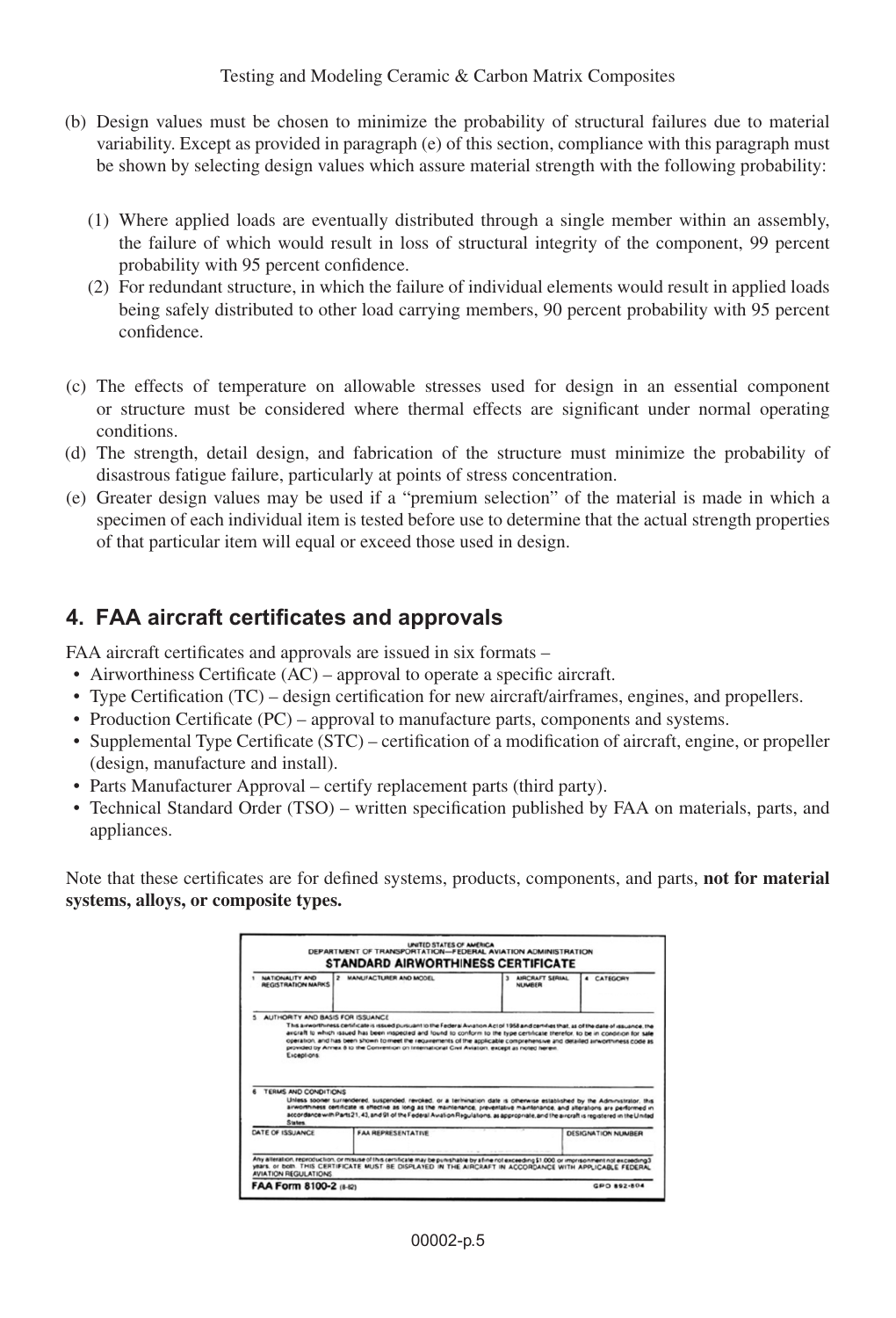## **5. The FAA certification process**

The FAA certification process is defined and detailed through the following FAA documents. (http://www.faa.gov/regulations\_policies/)

- Part 21 of the 14 CFR Certification Procedures for Products and Parts.
- FAA Policy Statements and Memos policy directives and direction.
- FAA Orders procedural rules and regulations.
- FAA Advisory Circulars (AC) guidance documents for all aspects of design, production, operation, inspection, maintenance, and repair. These circulars are the primary detailed guidance on certification of components made of specific materials.
- FAA Technical Standard Orders (TSO) minimum performance standard issued by the Administrator for specified materials, parts, processes, and appliances used on civil aircraft.
- FAA Airworthiness Directives legally enforceable regulations issued by the FAA in accordance with 14 CFR part 39 to correct an unsafe condition in a product.
- FAA Technical Reports.
- FAA and Industry Guide to Product Certification A guide to the current certification process.

The FAA certification approval process has three stages – **design approval** (*Type and Supplemental Type Certificates, Technical Standard Order,* **production approval** (*Production Certificate and Parts Manufacture Approval, Technical Standard Order)* and **operation and maintenance approval** *(Regulations, STCs, FAA Orders, and Advisory Circulars, Aircraft Handbooks and Manuals, Airworthiness Directives).*

Design approval certifies that a given design meets operational, safety, and durability requirements. The design approval covers: *Functional Design Definition, Validation and Documentation, Structural Substantiation (Static, Operational Temps), Manufacturing Process Definition and Documentation, Bonding/Assembly/Integration Design and Validation, Environmental Exposure, Damage Tolerance, Degradation Definition and Assessment, Impact Events, Fatigue and Creep, Fire Protection and Flammability, Lightening Strikes, Crashworthiness, and Inspection and Repair.*

Production approval ensures that a defined manufacturing process produces parts that consistently meet design specifications and tolerances; it includes *Process Definition and Verification, Critical Manufacturing Steps and Control, Quality Control System With Records, Defect Detection and Disposition.*

Operation and Field Maintenance approval covers: *Damage Detection, Inspection and Assessment; Repair Criteria and Validated Repair Methods; and Life Prediction and Assessment.*

The certification process (for supplemental type certificate) is outlined and described in the "FAA and Industry Guide to Product Certification" (Sep. 2004 – 117 pages). The process has five phases – conceptual design, requirements definition, compliance planning, implementation, and post certification. The certification process is a joint effort between the applicant team and the FAA team, based on communication, teamwork, and accountability from the beginning of the product development effort (requirements and design) through production, fielding, operation, and maintenance/ support.

### **6. The FAA certification of metal and polymer matrix composites components**

The FAA certification process for metal parts and products (aluminum, steel, titanium, magnesium, etc.) is well established and detailed. The process uses FAA advisory circulars; industrial design practices; ASTM test standards, AMS and ASTM specifications for composition, processing, properties; certified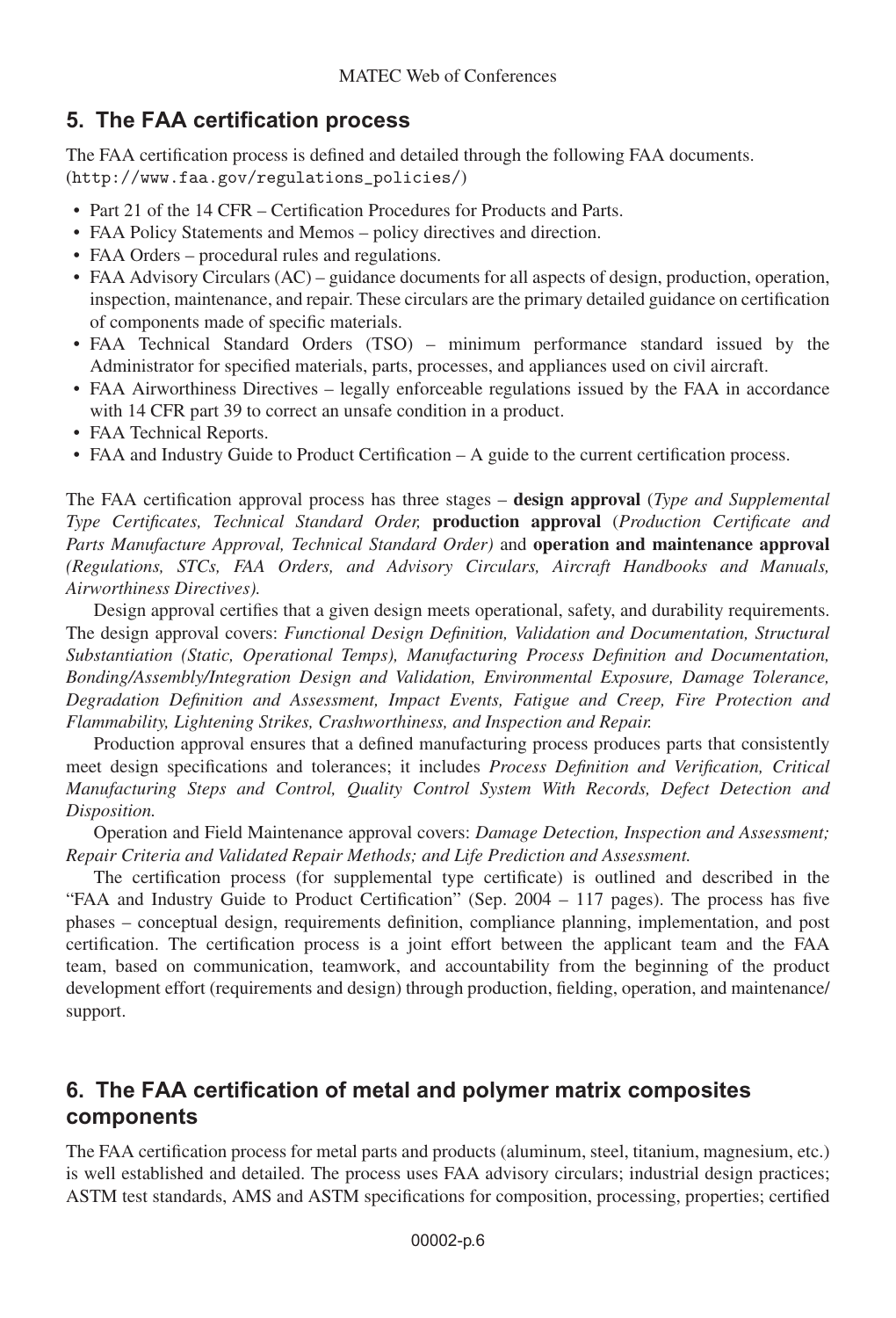production, assembly, inspection and repair techniques; and the formal MMPDS handbook (Metallic Materials Properties, Development & Standardization). The MMPDS handbook provides –



- Design Allowables for Metal Alloys in Aircraft, based on AMS Alloy Specifications.
- Required properties (tension, compression, shear, bearing) by ASTM tests.
- Recommended properties (fatigue, crack growth, fracture toughness, effect of temperature) by ASTM tests.
- Fastener and joint data.

For Polymer matrix composites (PMCs), the guidance and direction for FAA certification is more challenging (than for metals), because of the increased complexity of PMCs (anisotropy, composition complexity, production challenges, different failure and damage modes, different bonding and joining methods, inspection challenges, and repairability issues). The PMC certification process is a dynamic and growing effort based on historical and advancing policy and guidance developed by the designers, producers, users, and the FAA technical staff. The following references show the scope and level of detail that are defined in FAA documents for PMC part certification.

#### FAA Policy Statements for Composites

- Static Strength Substantiation of Composite Airplane Structure [PS-ACE100-2001-006, Dec. 2006].
- Final Policy for Flammability Testing per 14 CFR Part 23, Sections 23.853, 23.855 and 23.1359 [PS-ACE100-2001-002, Jan. 2002].
- Material Qualification and Equivalency for Polymer Matrix Composite Material Systems [PS-ACE100-2002-006, Sep. 2003].
- Bonded Joints and Structures Technical Issues and Certification Considerations [PS-ACE100- 2005-10038, Sep. 2005].

#### FAA Advisory Circulars for Composites and Materials

AC 20-107B – Composite Aircraft Structure.

AC 21-26 – Quality Control for the Manufacture of Composite Structures.

AC 23-20 – Acceptance Guidance on Material Procurement and Process Specifications for Polymer Matrix Composite Systems.

AC 25.571-1C – Damage Tolerance and Fatigue Evaluation of Structure.

AC 25.613-1 – Material Strength Properties and Material Design Values.

AC 35.37-1A – Guidance Material for Fatigue Limit Tests and Composite Blade Fatigue Substantiation.

AC 500-009 – Composite Aircraft Structure.

AC 21-40a – Guide for Obtaining a Supplemental Type Certificate.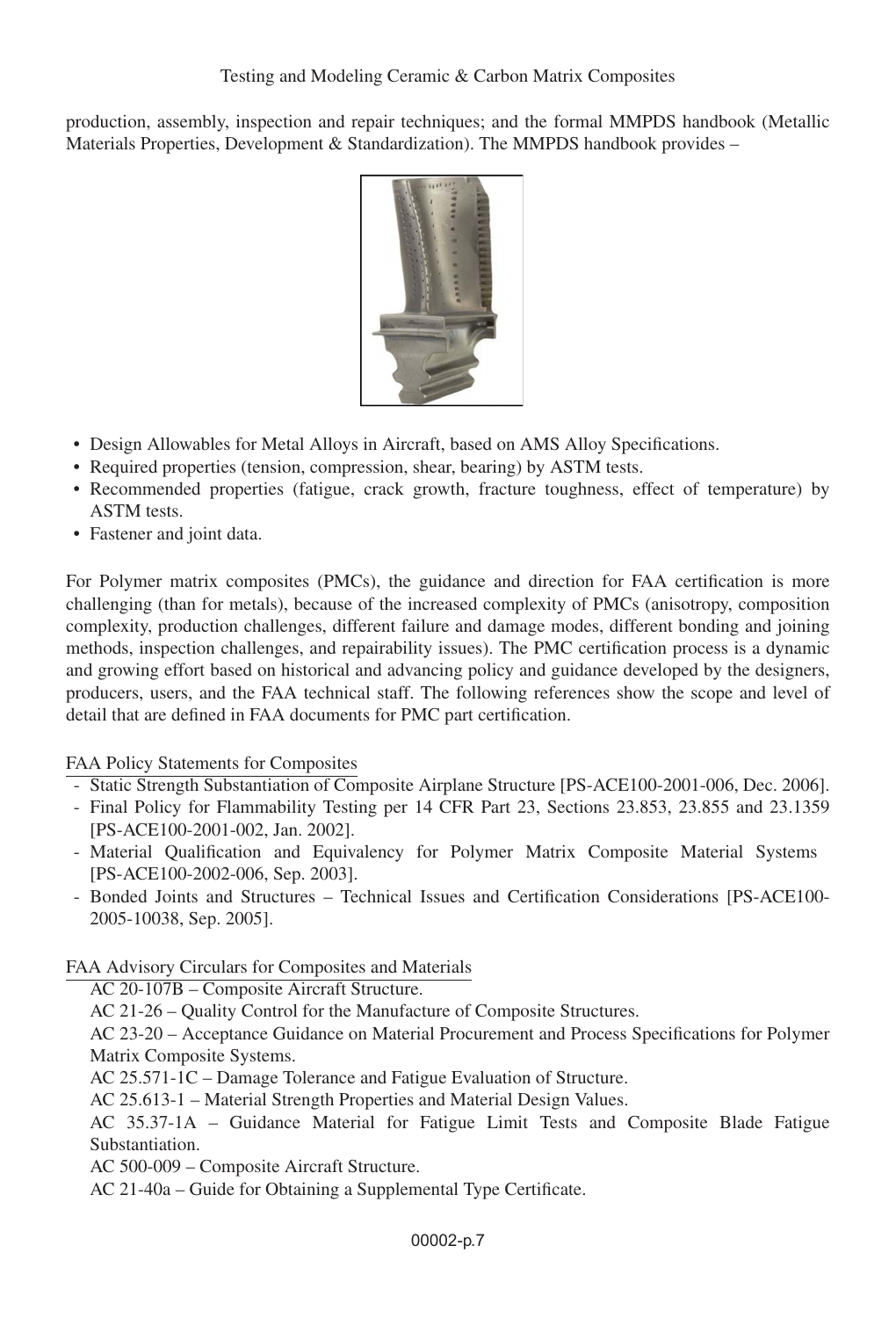FAA Technical Reports

"Certification Testing Methodology for Composite Structures, Volumes I and II" [DOT/FAA/CT-86/39, Oct. 1986].

"Handbook: Manufacturing Advanced Composite Components for Airframes" [DOT/FAA/AR-96/75, Apr. 1997].

"Advanced Certification Methodology for Composite Structures" [DOT/FAA/AR-96/111, Apr. 1997].

"Material Qualification and Equivalency for Polymer Matrix Composite Material Systems" [DOT/FAA/AR-03/19, Sep. 2003].

"Guidelines and Recommended Criteria for the Development of a Material Specification for Carbon Fiber/Epoxy Unidirectional Prepregs" [DOT/FAA/AR-02/109, Mar. 2003].

"Guidelines for the Development of Process Specifications, Instructions, and Controls for the Fabrication of Fiber-Reinforced Polymer Composites" [DOT/FAA/AR-02/110, Mar. 2003].

"Guidelines for Analysis, Testing, and Nondestructive Inspection of Impact-Damaged Composite Sandwich Structures" [DOT/FAA/AR-02/bib121, March 2003].

"Assessment of Industry Practices for Aircraft Bonded Joints and Structures" [DOT/FAA/AR-05/13, July 2005].

AMT Airframe Handbook Volume 2 (FAA-H-8083-31) , – Chapter 7 Advanced Composites PMCs.

CMH-17 Handbook Volumes 1, 2, 3, and 6

Vol. 1 PMC: Guidelines for Characterization of Structural Materials (156 pages).

Vol. 2 PMC: Material Properties (671 pages).

Vol. 3 PMC: Materials Usage, Design and Analysis (852 pages).

Vol. 6 Structural Sandwich Composites (105 pages).

These documents provide guidance on design methods and codes, material testing, property data development, life and durability assessment, production processes, QA procedures, inspection methods, operational limits, and repairs for PMCs.

#### **7. FAA certification of CMC components**

Ceramic Matrix Composites (CMCs) have both similarities to and differences with PMCs. CMCs are similar in terms of: composite complexity, anisotropy, fiber architecture; high strength, high stiffness fibers; and production process sensitivity and variability. CMCs are different in the following factors: use at higher temperatures ( $>500 °C$ ); different ceramic constituents with added levels of complexity (fiber interfaces, porosity, and MI metal); Broader range of constituents (Oxide, non-oxide, silicon carbide, silicon nitride, carbon, etc.) and various assembly/consolidation /densification methods (CVI, MI, PDC, sinter); brittle, low strain matrix with early damage accumulation; different degradation, damage, and failure mechanisms; high temperature ( $>500\degree C$ ) challenges in life prediction and component joining; and ceramic specific challenges in ND Inspection and repairability.

For certification of a given CMC component, the CMC producer and user will have to show the FAA that the part –

- is well-designed for operation, safety, durability, and producibility,
- risks are managed and life limits are determined,
- is tested and analyzed to certify safety and life,
- variability is assessed and managed,
- can be manufactured reliably with certified quality control,
- is inspected for flaws off the production line,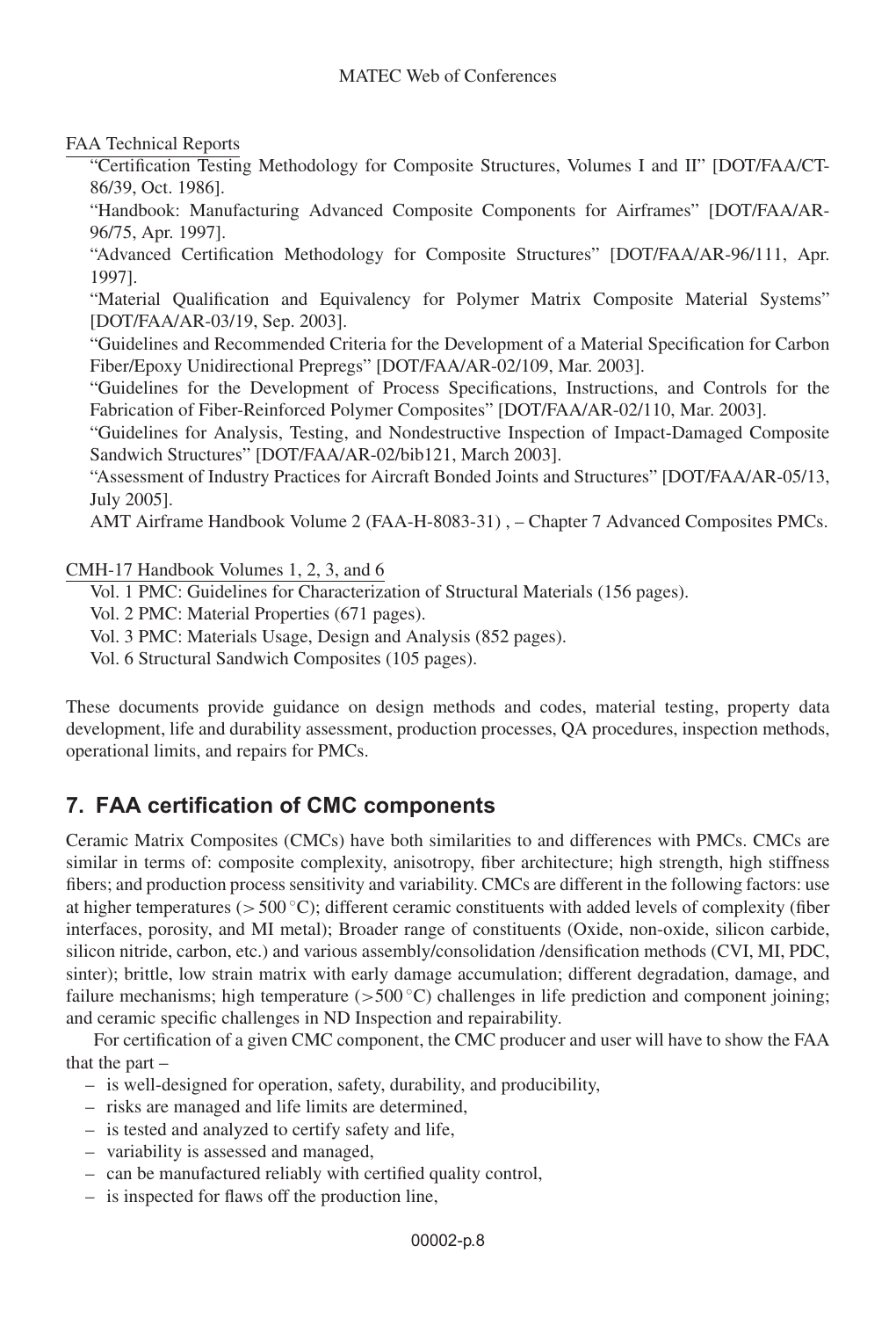

**Figure 6.** Candidate Components for CMCs in Aircraft Turbine Engines.

- is integrated and installed in the system (joining and assembly),
- can be maintained and inspected in service,
- can be repaired or replaced in service.

Based on the similarities to PMCs, the CMC community can use the PMC certification guidance and tools as a template and baseline for CMC certification; but that PMC policy, guidance, and tools will have to be modified and expanded to address the differences in CMCs.

The near-term challenge for the CMC community is how the OEM's and producers will team with the FAA to define, formalize, and document the details of the certification process for CMCs.

The CMH-17 CMC handbook (Vol. 5) is a major part of this CMC effort, with a focus on design, production, testing and evaluation, data development, and supportability. But the CMH-17 CMC handbook effort is an source for information developed by the CMC community. The CMC producers and users have responsibility to develop, validate and document the many "technical tools" for CMCs:

- Design criteria, approaches, and methods.
- Test standards for mechanical, thermal, and physical properties.
- Analytical methods stress, thermal, life prediction.
- Degradation, damage, and failure mechanisms and models at different temperatures and environments.
- Property data bases.
- Process control techniques and quality assurance protocols.
- Inspection methods (production line and field).
- Maintenance and repair techniques.

Materials simulation and numerical models will be critical tools for CMC design codes, material assessment, life prediction, and production control.

# **8. Summary and conclusions**

Ceramic matrix composites (CMCs) are being developed, designed and will be produced for engine and exhaust components in commercial aviation. Those CMC components will have to be certified by the FAA for commercial use.

The FAA and industry are now working together (primarily through the CMH-17 CMC handbook) to define and codify key design, production, operation, and regulatory issues that have to be addressed in the certification of CMC components in civil aircraft.